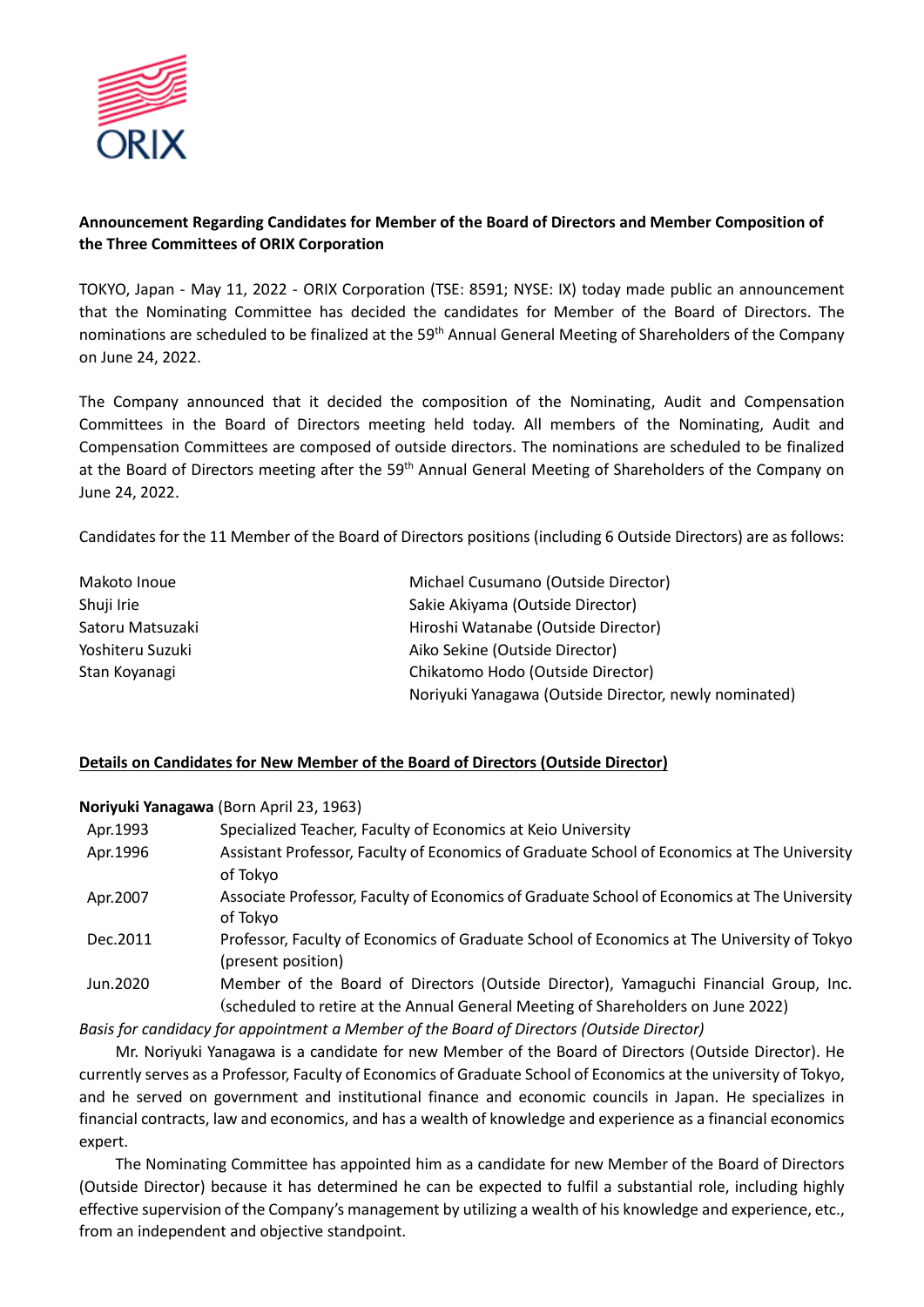## **Details on Candidates for Member of the Board of Directors (Outside Director)**

**Michael Cusumano** (Born September 5, 1954)

| Jul.1986 | Assistant Professor, Sloan School of Management at Massachusetts Institute of Technology |
|----------|------------------------------------------------------------------------------------------|
| Jul.1996 | Professor, Faculty of Management, Sloan School of Management at Massachusetts Institute  |
|          | of Technology (present position)                                                         |

- Jul.2007 Professor, Faculty of Engineering Systems, School of Engineering at Massachusetts Institute of Technology (retired on March 2016)
- Apr.2016 Special Vice President and Dean, Tokyo University of Science (retired on May 2017)
- Apr.2019 Member of the Board of Directors (Outside Director), Ferratum Plc (currently Multitude SE) (present position)
- Jun.2019 Member of the Board of Directors (Outside Director), ORIX Corporation (present position)
- Apr.2020 Senior Specially Appointed Professor, Tokyo University of Science (retired on March 2022)
- Jul.2020 Deputy Dean, Faculty of Management, Sloan School of Management at Massachusetts Institute of Technology (present position)

*Basis for candidacy for appointment as a Member of the Board of Directors (Outside Director)*

Mr. Michael Cusumano is a candidate for Member of the Board of Directors (Outside Director). He currently serves as Deputy Dean and Professor, Faculty of Management, Sloan School of Management at Massachusetts Institute of Technology, and as a global authority has a deep understanding of business strategy and technology management.

He has actively expressed his opinions and made proposals during deliberations at Board of Directors Meeting and Compensation Committee, pointing to important matters regarding company management, using his expertise in business strategy and technology management.

The Nominating Committee has appointed him as a candidate for Member of the Board of Directors (Outside Director) because it has determined he can be expected to continue to fulfil a substantial role, including highly effective supervision of the Company's management by utilizing a wealth of his knowledge and experience, etc., from an independent and objective standpoint.

## **Sakie Akiyama** (Born December 1, 1962)

| Apr.1987 | Joined Arthur Andersen & Co. (retired on April 1991)                                                 |
|----------|------------------------------------------------------------------------------------------------------|
| Apr.1994 | <b>Founded Saki Corporation</b>                                                                      |
|          | Representative Director and Chief Executive Officer, Saki Corporation (retired on September<br>2018) |
| Oct.2018 | Founder, Saki Corporation (present position)                                                         |
| Jun.2019 | Member of the Board of Directors (Outside Director), ORIX Corporation (present position)             |
|          | Member of the Board of Directors (Outside Director), Sony Corporation (currently Sony                |
|          | Group Corporation) (present position)                                                                |
|          | Board of Directors (Outside Director), JAPAN POST HOLDINGS Co., Ltd. (present position)              |

Jun.2020 Member of the Board (Outside Director), Mitsubishi Corporation (present position) *Basis for candidacy for appointment as a Member of the Board of Directors (Outside Director)*

Ms. Sakie Akiyama is a candidate for Member of the Board of Directors (Outside Director). She founded Saki Corporation and served as a Representative Director and Chief Executive Officer of Saki Corporation. She has wide-ranging experience and knowledge of corporate management.

As Chairperson of the Nominating Committee, she has actively expressed her opinions and made proposals, leading discussions and deliberations on members of the Board of Directors and executive officers suitable for the Company's business operations.

The Nominating Committee has appointed her as a candidate for Member of the Board of Directors (Outside Director) because it has determined she can be expected to continue to fulfil a substantial role, including highly effective supervision of the Company's management by utilizing a wealth of her knowledge and experience, etc., from an independent and objective standpoint.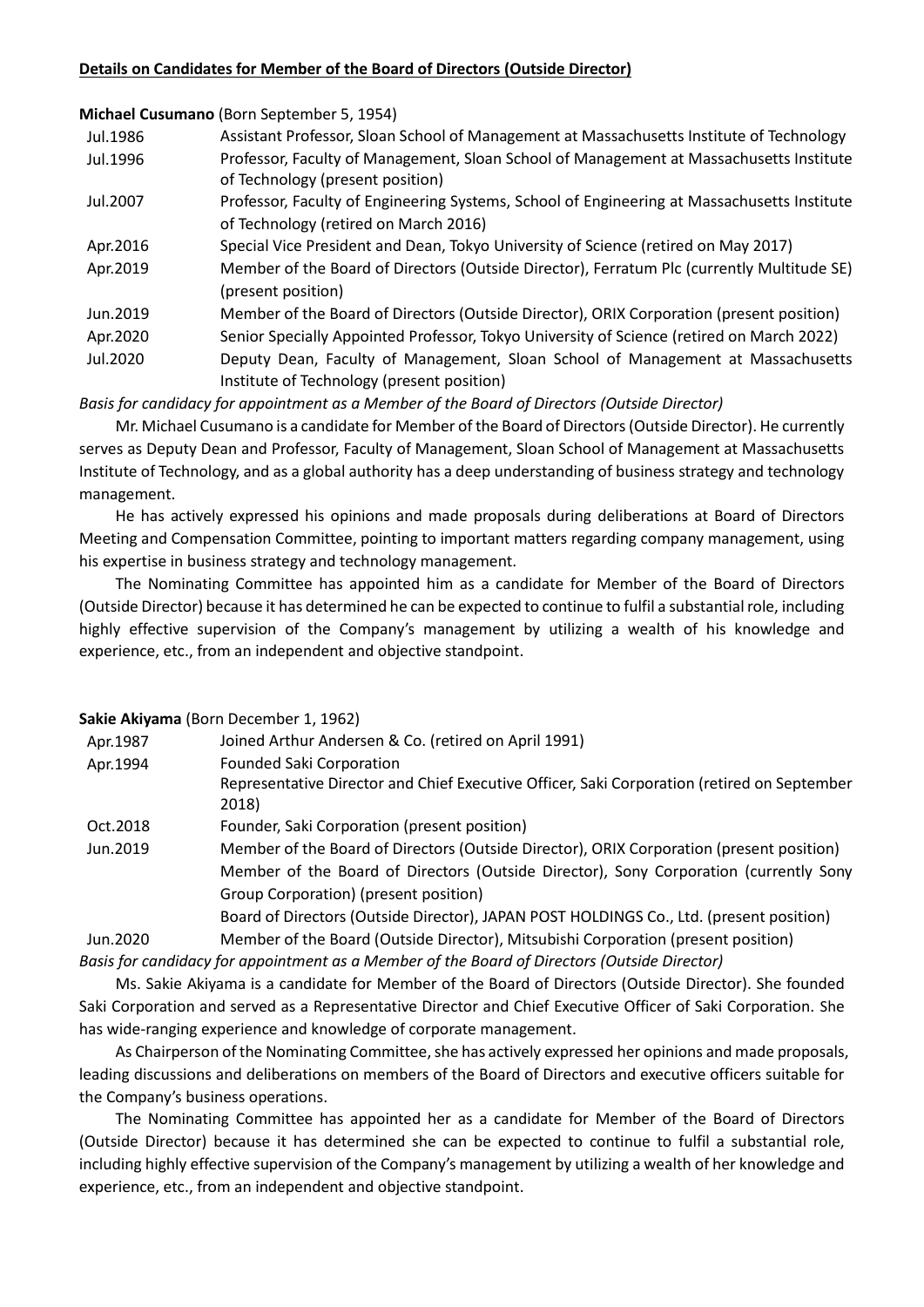## **Hiroshi Watanabe** (Born June 26, 1949)

| Apr.1972  | Joined the Ministry of Finance                                                                 |
|-----------|------------------------------------------------------------------------------------------------|
| Jan. 2003 | Director-General, International Bureau, Ministry of Finance                                    |
| Jul.2004  | Vice Minister of Finance for International Affairs, Ministry of Finance (retired on July 2007) |
| Oct.2007  | Special Advisor, Japan Center for International Finance (retired on September 2008)            |
| Apr.2008  | Professor, Graduate School of Commerce and Management / Faculty of Commerce and                |
|           | Management at Hitotsubashi University (retired on September 2008)                              |
| Oct.2008  | Deputy Governor, Japan Finance Corporation (retired on March 2012)                             |
| Apr. 2012 | Deputy Governor, Japan Bank for International Cooperation                                      |
| Dec.2013  | Governor, Japan Bank for International Cooperation (retired on June 2016)                      |
| Oct.2016  | President, Institute for International Monetary Affairs (present position)                     |
| Jun.2017  | Outside Director, Mitsubishi Materials Corporation (present position)                          |
| Jun.2020  | Member of the Board of Directors (Outside Director), ORIX Corporation (present position)       |
|           |                                                                                                |

*Basis for candidacy for appointment a Member of the Board of Directors (Outside Director)*

Mr. Hiroshi Watanabe is a candidate for Member of the Board of Directors (Outside Director). He served successively as in key positions at Ministry of Finance Japan and Governor of Japan Bank for International Cooperation, and currently serves as President of Institute for International Monetary Affairs. He has a wealth of knowledge and experience as a finance and economic expert both in Japan and overseas, wide-ranging experience and knowledge of corporate management.

He has actively expressed his opinions and made proposals during deliberations at Board of Directors Meeting, Nominating Committee and Audit Committee, pointing to important matters regarding company management, using his expertise in finance and economic both in Japan and overseas.

The Nominating Committee has appointed him as a candidate for Member of the Board of Directors (Outside Director) because it has determined he can be expected to continue to fulfil a substantial role, including highly effective supervision of the Company's management by utilizing a wealth of his knowledge and experience, etc., from an independent and objective standpoint.

| Aiko Sekine (Born May 13, 1958) |                                                                                                             |
|---------------------------------|-------------------------------------------------------------------------------------------------------------|
| Apr.1981                        | Joined Citibank, N.A., Tokyo Branch (retired on January 1984)                                               |
| Oct.1985                        | Joined Aoyama Audit Corporation                                                                             |
| Mar.1989                        | Certified as Public Accountant, Japan                                                                       |
| Jul.2001                        | Partner of Chuo Aoyama Audit Corporation (retired on August 2006)                                           |
| Sep.2006                        | Partner of Aarata Audit Corporation (currently PricewaterhouseCoopers Aarata LLC) (retired<br>on July 2016) |
| Jul.2007                        | Executive Board Member of Japanese Institute of Certified Public Accountants                                |
| Jan.2008                        | Board Member of International Ethics Standards Board for Accountants, International                         |
|                                 | Federation of Accountants (retired on December 2010)                                                        |
| Jul.2010                        | Deputy President of Japanese Institute of Certified Public Accountants                                      |
| Jul.2016                        | Chairman and President of Japanese Institute of Certified Public Accountants (retired on July<br>2019)      |
| Jan.2019                        | Member of the Nominating Committee, International Federation of Accountants                                 |
| Jul.2019                        | Advisor of Japanese Institute of Certified Public Accountants (present position)                            |
| Jun.2020                        | Member of the Board of Directors (Outside Director), ORIX Corporation (present position)                    |
|                                 | Outside Audit & Supervisory Board Member, Sumitomo Riko Company Limited (present<br>position)               |
|                                 | Outside Audit & Supervisory Board Member, IHI Corporation (present position)                                |
| Sep.2020                        | Professor, Faculty of Commerce, Waseda University, (present position)                                       |
| Oct.2020                        | Trustee, International Valuation Standards Council (present position)                                       |
|                                 | Basis for candidacy for appointment as a Member of the Board of Directors (Outside Director)                |

Ms. Aiko Sekine is a candidate for Member of the Board of Directors (Outside Director). She served on government and institutional finance and accounting councils both in Japan and overseas, and served as Partner of Aarata Audit Corporation (currently PricewaterhouseCoopers Aarata LLC) and Chairman and President of Japanese Institute of Certified Public Accountants. She has extensive knowledge as a professional accountant.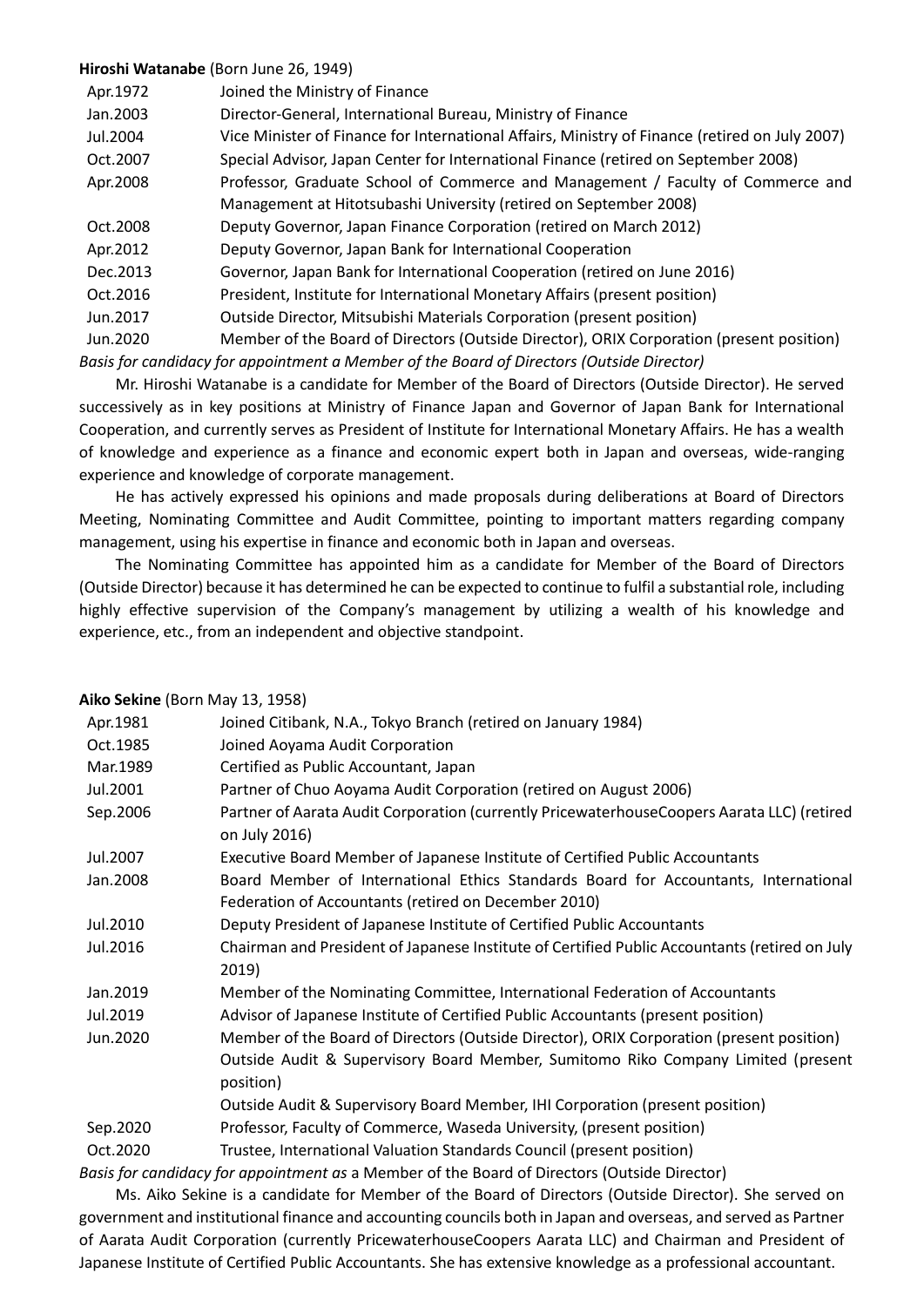As Chairperson of the Audit Committee, she has received periodic reports from the Company's internal audit unit and actively expressed her opinions and made proposals, while leading discussions on the effectiveness of the Company's internal control system.

The Nominating Committee has appointed her as a candidate for Member of the Board of Directors (Outside Director) because it has determined she can be expected to continue to fulfil a substantial role, including highly effective supervision of the Company's management by utilizing a wealth of her knowledge and experience, etc., from an independent and objective standpoint.

| Chikatomo Hodo (Born July 31, 1960)                                                       |                                                                                            |
|-------------------------------------------------------------------------------------------|--------------------------------------------------------------------------------------------|
| Sep.1982                                                                                  | Joined Accenture Japan Ltd.                                                                |
| Sep.2005                                                                                  | Representative Director, Accenture Japan Ltd.                                              |
| Apr. 2006                                                                                 | Representative Director and President, Accenture Japan Ltd.                                |
| Sep.2015                                                                                  | Director and Chairman, Accenture Japan Ltd. (retired on August 2017)                       |
| Sep.2017                                                                                  | Director and Senior Corporate Advisor, Accenture Japan Ltd. (retired as a Director on June |
|                                                                                           | 2018)                                                                                      |
| Jun.2018                                                                                  | Outside Director, Konica Minolta Inc. (present position)                                   |
| Jul.2018                                                                                  | Senior Corporate Advisor, Accenture Japan Ltd. (retired on August 2021)                    |
| Jun.2019                                                                                  | Outside Director, Mitsubishi Chemical Holdings Corporation (present position)              |
| Jun.2021                                                                                  | Member of the Board of Directors (Outside Director), ORIX Corporation (present position)   |
| Basis for candidacy for appointment a Member of the Board of Directors (Outside Director) |                                                                                            |

Mr. Chikatomo Hodo is a candidate for Member of the Board of Directors (Outside Director). He served as a Representative Director and President of Accenture Japan Ltd. He has a wealth of knowledge and experience as a corporate management and digital business.

He has actively expressed his opinions and made proposals during deliberations at Board of Directors Meeting, Compensation Committee and Audit Committee, pointing to important matters regarding company management, using his expertise in corporate management and digital business.

The Nominating Committee has appointed him as a candidate for Member of the Board of Directors (Outside Director) because it has determined he can be expected to continue to fulfil a substantial role, including highly effective supervision of the Company's management by utilizing a wealth of his knowledge and experience, etc., from an independent and objective standpoint.

## **Nominating Committee**

3 Members (Outside Directors: 3) Chairperson: Sakie Akiyama Members: Hiroshi Watanabe and Aiko Sekine

#### **Audit Committee**

3 Members (Outside Directors: 3) Chairperson: Aiko Sekine Members: Chikatomo Hodo and Noriyuki Yanagawa

#### **Compensation Committee**

3 Members (Outside Directors: 3) Chairperson: Hiroshi Watanabe Members: Michael Cusumano and Chikatomo Hodo

## **Contact Information:**

Investor Relations and Sustainability Department ORIX Corporation Tel: +81-3-3435-3121